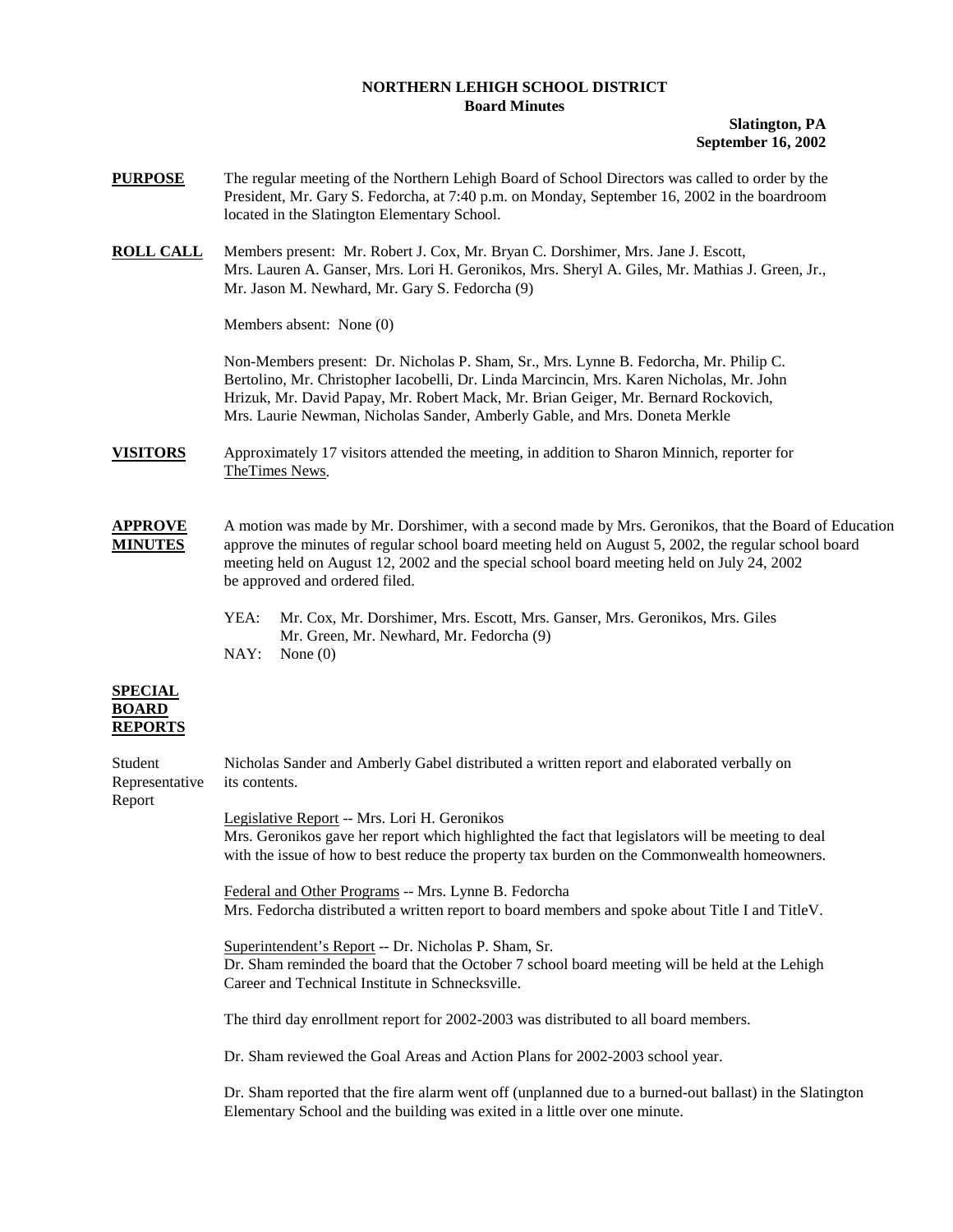| <b>Board Minutes</b>                                     | Page 2                                                                                                                                                                                                                                                                                                                                                                        | September 16, 2002 |  |
|----------------------------------------------------------|-------------------------------------------------------------------------------------------------------------------------------------------------------------------------------------------------------------------------------------------------------------------------------------------------------------------------------------------------------------------------------|--------------------|--|
| Executive<br>Session                                     | An Executive Work Session was held at 7:00 p.m. preceding the meeting to discuss<br>personnel and negotiations issues. There was another Executive Session held after the meeting to discuss<br>negotiations.                                                                                                                                                                 |                    |  |
| <b>PERSONNEL</b>                                         | A motion was made by Mr. Newhard, with a second made by Mrs. Geronikos, that the Board of<br>Education approve the following personnel items:                                                                                                                                                                                                                                 |                    |  |
| Child Rearing<br>Leave Of<br>Absence                     | Approve the request of Theresa Kokinda, middle school math teacher, to take a Child Rearing Leave<br>of Absence during the 2002-2003 school. Barring any unforeseen complications, she is requesting<br>permission to begin using 48 of her 52 sick days on or about November 15, 2002 and return to her<br>Theresa Kokinda teaching assignment on or about February 5, 2003. |                    |  |
| Salary<br>Adjustment                                     | Acknowledge the following teacher who has completed the requirements per the Collective<br>Bargaining Agreement that would entitle him to a salary increase for the 2002-2003 school year:                                                                                                                                                                                    |                    |  |
|                                                          | <b>Jason Graver</b><br>From:<br>4B<br>\$35,800.00*<br>\$36,400.00*<br>$4B + 24$<br>To:                                                                                                                                                                                                                                                                                        |                    |  |
|                                                          | *2001-2002 salary to be adjusted when a new Collective Bargaining Agreement is ratified.                                                                                                                                                                                                                                                                                      |                    |  |
| Department<br>Chairperson                                | Approve to appoint Michelle Raber as the Wellness/Fitness/Nurse Department Chairperson for the<br>2002-2003 school year at a stipend of \$1800.00.                                                                                                                                                                                                                            |                    |  |
| Substitutes<br>Instructional                             | Approve the following substitute teachers for the 2002-2003 school year at the substitute<br>teacher rates of \$70.00 for 1-10 non-consecutive days; \$80.00 for 11-20 non-consecutive<br>days; and $$90.00$ for $21+$ non-consecutive days:                                                                                                                                  |                    |  |
|                                                          | Erica Ritter - Elementary<br>Michael Mengel - Elementary                                                                                                                                                                                                                                                                                                                      |                    |  |
| Non-<br>Instructional                                    | Approve to employ the following substitute instructional aide/secretary for the 2002-<br>2003 school year at the substitute rate of \$7.25 per hour: Grace Reppert – Instructional Aide/Secretary                                                                                                                                                                             |                    |  |
|                                                          | Approve to employ the following substitute cafeteria workers for the 2002-2003 school year at the<br>substitute rate of \$7.25 per hour:                                                                                                                                                                                                                                      |                    |  |
|                                                          | <b>Grace Reppert</b><br>Hazel Miller                                                                                                                                                                                                                                                                                                                                          |                    |  |
|                                                          | Approve to employ the following substitute custodian for the 2002-2003 school year at the<br>substitute rate of \$7.25 per hour: Hazel Miller                                                                                                                                                                                                                                 |                    |  |
| MS<br>Administrative<br>Detention<br>Supervisor          | Approve to appoint Lewis Kern as the Administrative Detention Supervisor in the middle school. He<br>will work two days a week from 2:30 p.m. to 3:30 p.m. throughout the 2002-2003 school calendar<br>year that warrants detention coverage. Salary will be \$16.00 for each day worked.                                                                                     |                    |  |
| Senior High<br>Administrative<br>Detention<br>Supervisor | Approve to appoint Lewis Kern as the Administrative Detention Supervisor in the senior high school,<br>effective September 10, 2002. He will work two days a week (Tuesday and Thursday) from 2:30 p.m.<br>to 4:00 p.m. throughout the 2002-2003 school calendar year that warrants detention coverage. Salary<br>will be \$24.00 for each day worked.                        |                    |  |
| Resignation<br>Debate Advisor                            | Accept the resignation of Scott DeLong from his position of Debate Advisor for<br>the 2002-2003 school year.                                                                                                                                                                                                                                                                  |                    |  |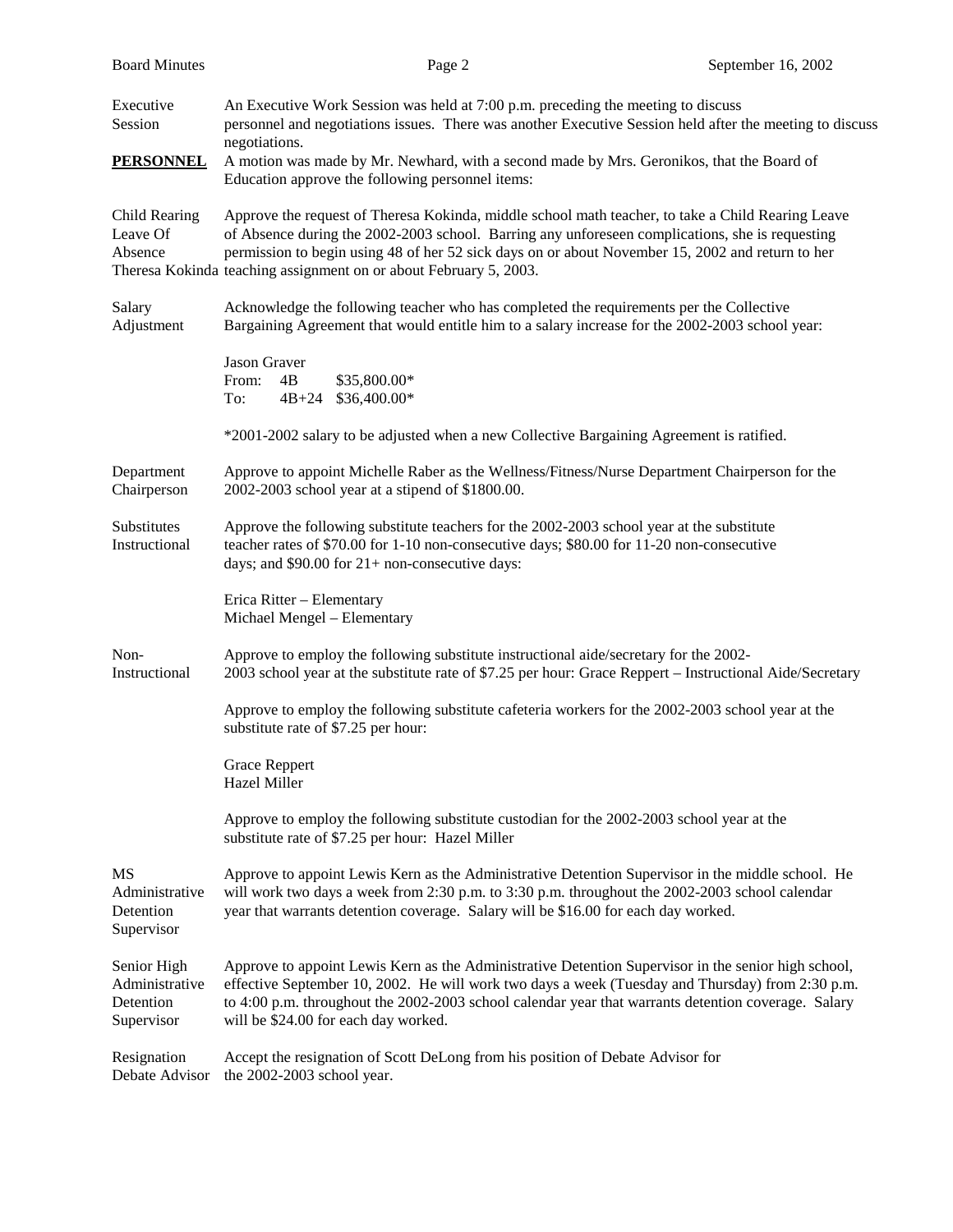| <u>PERSONNEL</u>                                  |                                                                                                                                                                                                                                                                                                                                                                                                                                                                                                                                                                                                                                                                                                   |
|---------------------------------------------------|---------------------------------------------------------------------------------------------------------------------------------------------------------------------------------------------------------------------------------------------------------------------------------------------------------------------------------------------------------------------------------------------------------------------------------------------------------------------------------------------------------------------------------------------------------------------------------------------------------------------------------------------------------------------------------------------------|
| (Con't.)<br>Professional<br>Contract              | According to Article II-1108, subsection (b) of the School Code: "A temporary professional<br>employee, initially employed by a school district on or after June 30, 1996, whose work has been<br>certified by the district superintendent to the secretary of the school district, during the last four (4)<br>months of the third year of such service, as being satisfactory, shall thereafter be a "professional<br>employee" within the meaning of this article." Therefore, it is recommended to approve<br>"professional employee" status as per the school code for the following teacher, who has<br>satisfactorily completed three years of service to Northern Lehigh School District: |
|                                                   | Scott DeLong                                                                                                                                                                                                                                                                                                                                                                                                                                                                                                                                                                                                                                                                                      |
| Amend<br><b>Motion For</b><br>Special             | Approve to amend the motion, made on September 9, 2002, and change the stipend for Special<br>Area Contact Persons from \$1200.00 to \$1400.00.                                                                                                                                                                                                                                                                                                                                                                                                                                                                                                                                                   |
| Area<br>Contact<br>Stipend                        | <b>ROLL CALL:</b><br>YEA:<br>Mr. Cox, Mrs. Escott, Mrs. Ganser, Mrs. Geronikos,<br>Mrs. Giles, Mr. Green, Mr. Newhard, Mr. Fedorcha (8)<br>Mr. Dorshimer (1)<br>NAY:<br><b>Motion Carried</b>                                                                                                                                                                                                                                                                                                                                                                                                                                                                                                     |
| Substitute<br>Saturday<br>Detention<br>Supervisor | A motion was made by Mr. Green, with a second made by Mrs. Geronikos, that the Board of<br>Education approve to appoint Frank Dibilio as the Substitute Saturday Detention Supervisor for the<br>middle school and senior high school. He will work as needed; working Saturdays from 8:30 a.m.<br>until 11:30 a.m. throughout the 2002-2003 school calendar year at a salary of \$50.00 for each Saturday<br>worked.                                                                                                                                                                                                                                                                             |
|                                                   | YEA:<br>Mr. Cox, Mr. Dorshimer, Mrs. Escott, Mrs. Ganser, Mrs. Geronikos, Mrs. Giles<br>Mr. Green, Mr. Newhard (8)<br>NAY:<br>None $(0)$<br>ABSTAIN: Mr. Fedorcha (1) Conflict of Interest                                                                                                                                                                                                                                                                                                                                                                                                                                                                                                        |
| POLICY                                            | A motion was made by Mrs. Geronikos, with a second made by Mrs. Ganser, that the Board of<br>Education approve the following policy items:                                                                                                                                                                                                                                                                                                                                                                                                                                                                                                                                                        |
| Conferences                                       | Approve the request of Robert Cox to attend the PASA/PSBA "School"<br>Leadership Conference 2002" in Hershey, PA from October 1-4, 2002. Expenses include \$255.00<br>for registration, \$43.00 for meals, \$329.85 for lodging for a total cost of \$627.85.                                                                                                                                                                                                                                                                                                                                                                                                                                     |
|                                                   | Approve the request of Dawn Mayer to attend the Keystone State Reading Association's Annual<br>Conference at Seven Springs from October 20-22, 2002. Expenses include \$130.00 for<br>registration, \$25.00 for meals, \$136.00 for travel, \$246.00 for lodging for a total cost of \$537.00<br>and will be funded through Title I funds.                                                                                                                                                                                                                                                                                                                                                        |
|                                                   | Approve the request of Rose Lee Goldberg to attend the Keystone State Reading Association's<br>Annual Conference at Seven Springs from October 20-22, 2002. Expenses include\$130.00 for<br>registration, \$25.00 for meals, \$10.00 for miscellaneous fees, \$246.00 for lodging for a total cost<br>of \$411.00 and will be funded through Title I funds.                                                                                                                                                                                                                                                                                                                                       |
|                                                   | Approve the request of Brian Geiger, to attend a PA Association of School Business Officials<br>Transportation Conference in Grantville on October 24 and 25, 2002. Expenses include \$220.00<br>for registration, \$94.00 for lodging, \$54.50 for travel for a total cost of \$368.40 and was included<br>in the 2002-2003 budget.                                                                                                                                                                                                                                                                                                                                                              |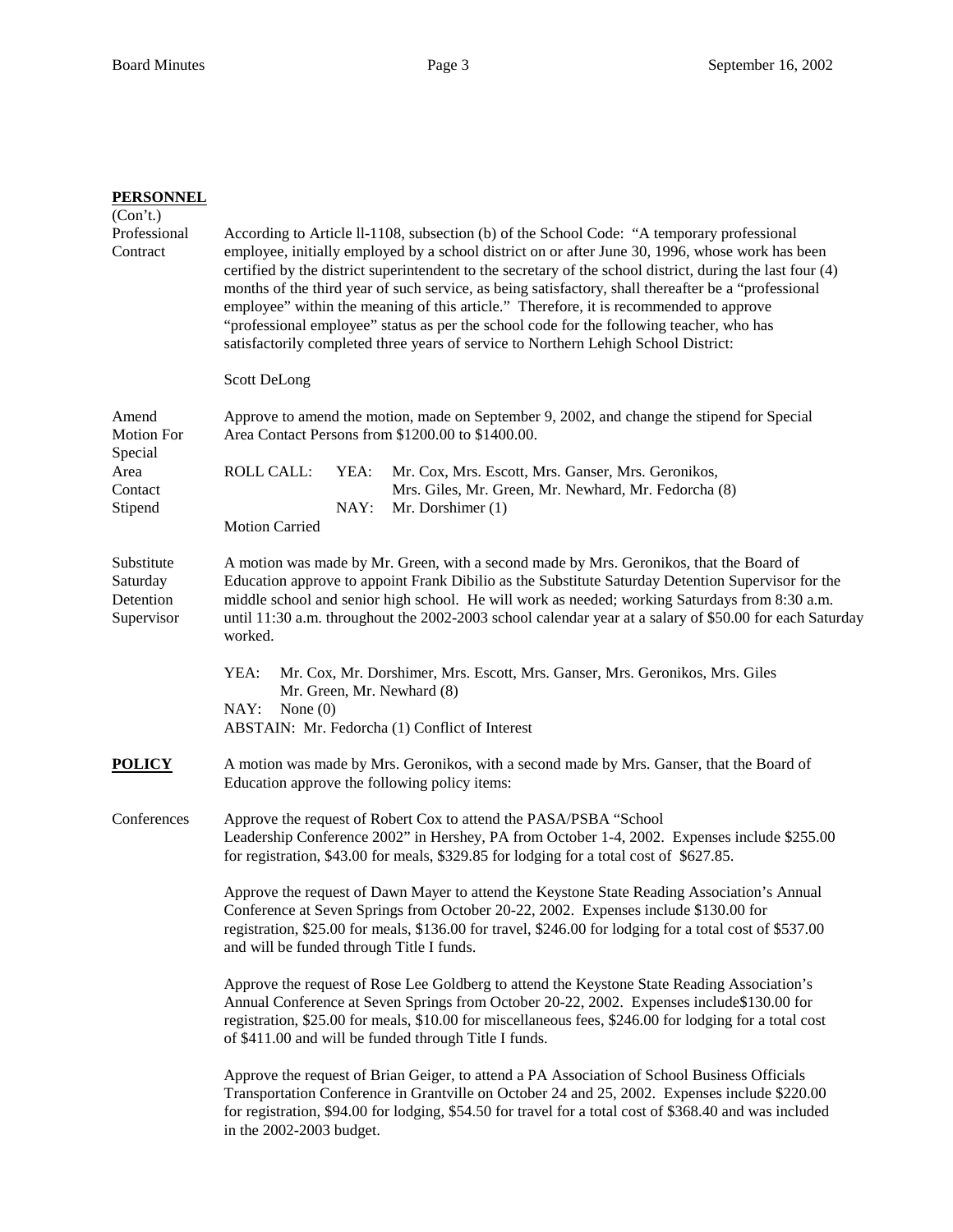## **POLICY**

| (Con't.)                                                   | Approve the request of Debra Bealer, to attend a PA Association of School<br>Business Officials Transportation Conference in Grantville on October 24 and 25, 2002. Expenses<br>include \$250.00 for registration, \$94.00 for lodging for a total cost of \$344.00 and was included in<br>the 2002-2003 budget.                    |  |
|------------------------------------------------------------|-------------------------------------------------------------------------------------------------------------------------------------------------------------------------------------------------------------------------------------------------------------------------------------------------------------------------------------|--|
|                                                            | Approve the request of Bernard Rockovich, to attend a PA Association of School<br>Business Officials Elements of School Finance Conference in Allentown on September 25, 2002.<br>Expenses include \$115.00 for registration, \$27.00 for travel for a total cost of \$142.00 and was<br>included in the 2002-2003 budget.          |  |
|                                                            | Approve the request of Bernard Rockovich, to attend a PA Association of School<br>Business Officials Hands On Look At The AFR Conference in Grantville on November 22, 2002.<br>Expenses include \$115.00 for registration, \$30.00 for travel for a total cost of \$145.00 and was<br>included in the 2002-2003 budget.            |  |
|                                                            | Approve the request of Bernard Rockovich, to attend a PA Association of School<br>Business Officials Negotiations For Business Officials Conference in Grantville on December 11,<br>2002. Expenses include \$115.00 for registration, \$27.00 for travel for a total cost of \$142.00 and<br>was included in the 2002-2003 budget. |  |
|                                                            | Approve the request of Bernard Rockovich, to attend a PA Association of School<br>Business Officials Benefits Administration Conference in Grantville on November 13, 2002.<br>Expenses include \$115.00 for registration, \$30.00 for travel for a total cost of \$145.00 and was<br>included in the 2002-2003 budget.             |  |
| Field Trip                                                 | Approve to authorize the following field trip: October 4, 2002 -- Slatington Elementary $6th$ Grade<br>Students - Franklin Institute - Philadelphia, PA.                                                                                                                                                                            |  |
| <b>NLMS</b> Student<br>Activities<br><b>Fund Statement</b> | Approve the Northern Lehigh Middle School Student Activities Account Fund<br>Statement for the month of August 2002.                                                                                                                                                                                                                |  |
| Marching Band<br>Trip                                      | Approve the request of the Northern Lehigh High School Marching Band to travel to Florida and<br>perform at Disney World in the spring from April 14, 2003 through April 19, 2003. There will be<br>no cost to the district for this trip.                                                                                          |  |
|                                                            | Mr. Cox, Mr. Dorshimer, Mrs. Escott, Mrs. Ganser, Mrs. Geronikos, Mrs. Giles<br>YEA:<br>Mr. Green, Mr. Newhard, Mr. Fedorcha (9)<br>NAY:<br>None $(0)$                                                                                                                                                                              |  |
| NEW<br><b>BUSINESS</b>                                     | A motion was made by Mrs. Geronikos, with a second made by Mrs. Ganser, that the Board of<br>Education approve the Northern Lehigh School District Goal Areas and Action Plans for the<br>2002-2003 school year as presented.                                                                                                       |  |
|                                                            | YEA:<br>Mr. Cox, Mr. Dorshimer, Mrs. Escott, Mrs. Ganser, Mrs. Geronikos, Mrs. Giles<br>Mr. Green, Mr. Newhard, Mr. Fedorcha (9)<br>NAY:<br>None $(0)$                                                                                                                                                                              |  |
| <b>FINANCIAL</b>                                           | A motion was made by Mrs. Giles, with a second made by Mr. Cox, that the Board of Education                                                                                                                                                                                                                                         |  |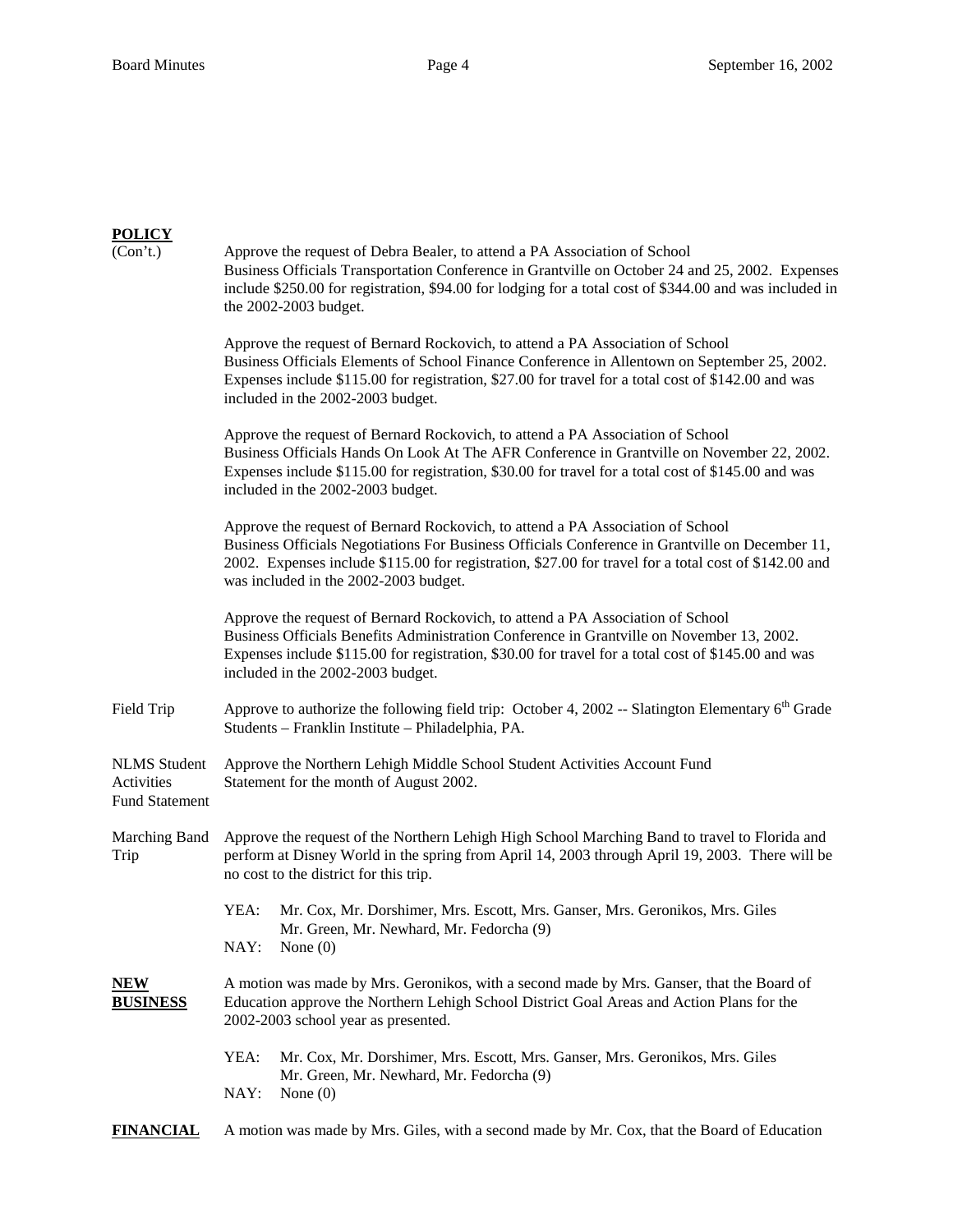approve the following financial items:

General Fund Approve payment of General Fund bills for the month of August 2002. Bills

| <b>FINANCIAL</b><br>(Con't.)                               |                                                                                                                                                                                                                                                                                                                                                                                                                                                                                                                                                                                                                                                                                     |  |  |
|------------------------------------------------------------|-------------------------------------------------------------------------------------------------------------------------------------------------------------------------------------------------------------------------------------------------------------------------------------------------------------------------------------------------------------------------------------------------------------------------------------------------------------------------------------------------------------------------------------------------------------------------------------------------------------------------------------------------------------------------------------|--|--|
| Middle School<br><b>Change Orders</b>                      | Approve middle school change orders G-6, G-7, G-8 and G-9 in the amount of<br>\$22,991.19 for Hollenbach Construction, Inc., and change order P-3 in the amount of \$8,902.36<br>for JBM Plumbing, Inc. and enter into contract for these change orders upon approval of PA<br>Department of Education PLANCON I.                                                                                                                                                                                                                                                                                                                                                                   |  |  |
| Tax Assessor<br>Legal Ad                                   | Authorize the Secretary to publish a legal advertisement notifying every resident<br>or inhabitant within the territorial limits of the Northern Lehigh School District attaining eighteen<br>(18) years of age, and every resident or inhabitant in said school district to notify the proper<br>assessor within twelve (12) months of his or her becoming a resident or inhabitant, in accordance<br>with the School Laws of Pennsylvania, Section 680, as amended August 16, 1972, Act 138. The<br>assessors to contact are as follows:                                                                                                                                          |  |  |
|                                                            | <b>Borough of Walnutport</b>                                                                                                                                                                                                                                                                                                                                                                                                                                                                                                                                                                                                                                                        |  |  |
|                                                            | Christine Simock - Borough Secretary                                                                                                                                                                                                                                                                                                                                                                                                                                                                                                                                                                                                                                                |  |  |
|                                                            | <b>Walnutport Borough Building</b>                                                                                                                                                                                                                                                                                                                                                                                                                                                                                                                                                                                                                                                  |  |  |
|                                                            | 417 Lincoln Avenue                                                                                                                                                                                                                                                                                                                                                                                                                                                                                                                                                                                                                                                                  |  |  |
|                                                            | Walnutport, PA 18088<br>$(610) 767 - 1322$                                                                                                                                                                                                                                                                                                                                                                                                                                                                                                                                                                                                                                          |  |  |
|                                                            | <b>Washington Township</b>                                                                                                                                                                                                                                                                                                                                                                                                                                                                                                                                                                                                                                                          |  |  |
|                                                            | Dianne Frantz - Township Secretary                                                                                                                                                                                                                                                                                                                                                                                                                                                                                                                                                                                                                                                  |  |  |
|                                                            | Washington Township Municipal Building                                                                                                                                                                                                                                                                                                                                                                                                                                                                                                                                                                                                                                              |  |  |
|                                                            | P.O. Box 27                                                                                                                                                                                                                                                                                                                                                                                                                                                                                                                                                                                                                                                                         |  |  |
|                                                            | Slatedale, PA 18079                                                                                                                                                                                                                                                                                                                                                                                                                                                                                                                                                                                                                                                                 |  |  |
|                                                            | $(610)$ 767-8108                                                                                                                                                                                                                                                                                                                                                                                                                                                                                                                                                                                                                                                                    |  |  |
|                                                            | <b>Slatington Borough</b><br>Ronald Klevenhagen                                                                                                                                                                                                                                                                                                                                                                                                                                                                                                                                                                                                                                     |  |  |
|                                                            | NLSD Earned Income Tax Office                                                                                                                                                                                                                                                                                                                                                                                                                                                                                                                                                                                                                                                       |  |  |
|                                                            | 125 South Walnut Street                                                                                                                                                                                                                                                                                                                                                                                                                                                                                                                                                                                                                                                             |  |  |
|                                                            | Slatington, PA 18080                                                                                                                                                                                                                                                                                                                                                                                                                                                                                                                                                                                                                                                                |  |  |
|                                                            | $(610)$ 767-9845                                                                                                                                                                                                                                                                                                                                                                                                                                                                                                                                                                                                                                                                    |  |  |
| Amend<br>Agreement<br>With<br>Statewide<br>Tax<br>Recovery | Adopt the amended delinquent tax collection agreement with Statewide Tax Recovery to include<br>the collection of delinquent earned income tax. This contract will now include the collection of<br>delinquent per capita, occupational taxes, and earned income taxes. There are no additional costs<br>or fees to the district for this service. The collection fee schedule and the burden of payment<br>remains the same as in the previous agreement. Please note that Statewide Tax Recovery will be<br>utilized to effect payment from chronic non-payers who continually ignore repeated verbal and<br>written notices from the Northern Lehigh School District Tax Office. |  |  |
| <b>Real Estate</b><br>Tax Refund                           | Approve a \$27.00 2002-03 real estate tax refund to Robert P. Buffton, 422 2 <sup>nd</sup><br>Street, Slatington, PA 18080. Mr. Buffton is due a refund because he incorrectly paid the gross<br>amount of the tax due when the payment was in fact made within the discount period.                                                                                                                                                                                                                                                                                                                                                                                                |  |  |
| <b>Real Estate</b><br>Tax Refund                           | Approve a \$1,381.35 refund to William Hude, 3480 Main Street, Slatington, PA<br>18080. Mr. Hude is due a refund because he and his mortgage escrow company both incorrectly<br>paid the same bill.                                                                                                                                                                                                                                                                                                                                                                                                                                                                                 |  |  |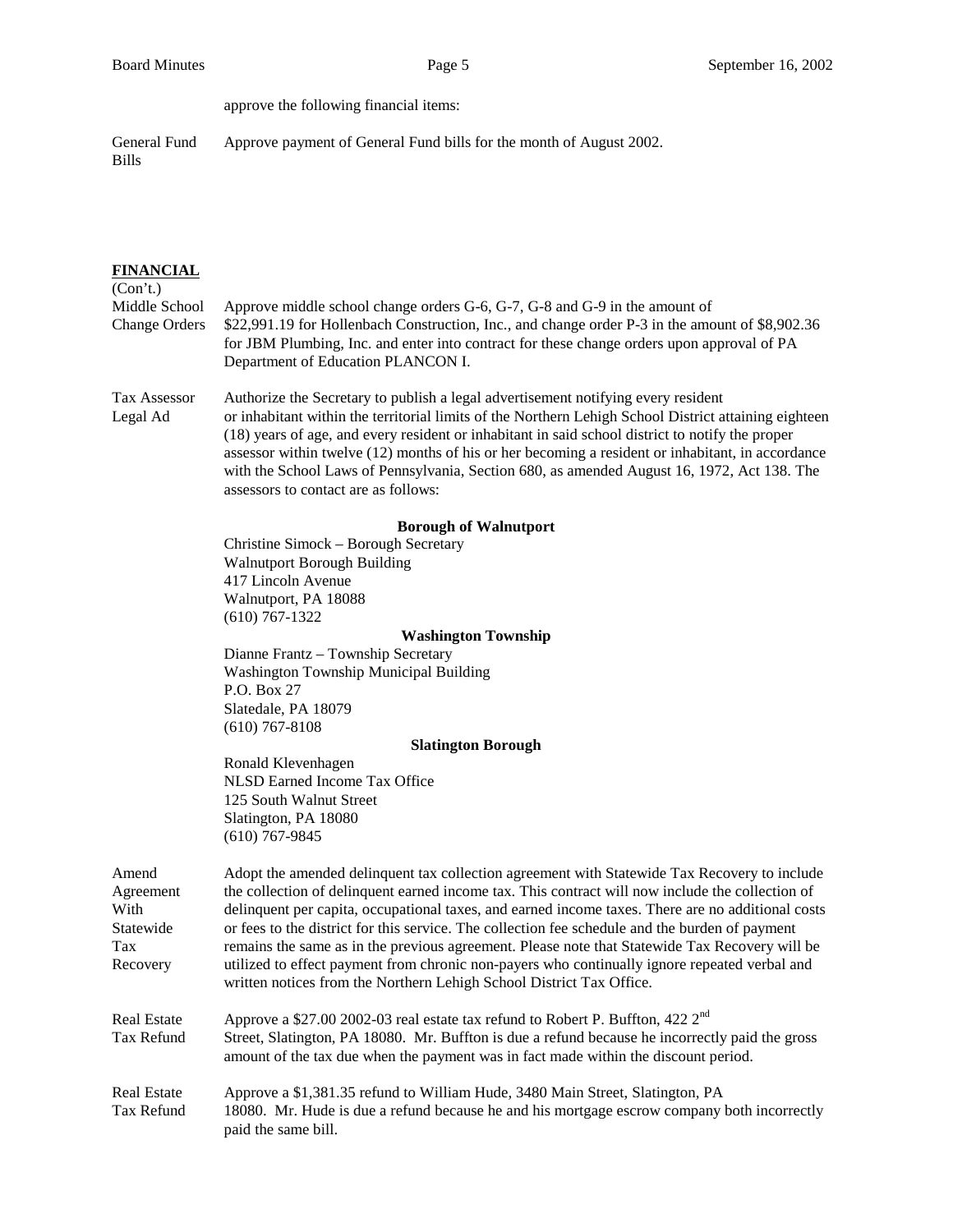Real Estate Approve a \$3,315.67 refund to Hometown Abstract Inc., 3021 College Heights<br>Tax Refund Blvd., Allentown, PA 18104. Hometown Abstract is due a refund because they Blvd., Allentown, PA 18104. Hometown Abstract is due a refund because they and First American Real Estate both incorrectly paid the real estate tax bill for the year.

| <b>FINANCIAL</b><br>(Con't.)               |                                                                                                                                                                                                                                                                                                                                                                                                    |  |
|--------------------------------------------|----------------------------------------------------------------------------------------------------------------------------------------------------------------------------------------------------------------------------------------------------------------------------------------------------------------------------------------------------------------------------------------------------|--|
| <b>Real Estate</b><br>Tax Refund           | Approve a \$2,592.54 refund to Carl D. & Cynthia A. Moyer, 6118 Oakwood<br>Lane, Slatington, PA 18080. The Moyer's are due a refund because they and their mortgage<br>company both incorrectly paid the real estate tax bill for the year.                                                                                                                                                        |  |
| Purchase SAT<br>Workbooks                  | Approve to allow students enrolled in the SAT class to purchase the Barron's SAT verbal workbook<br>for \$13.00 and place the money into a fund that allows for replacement of workbooks next year. This<br>money would also make it possible to provide students with updated practices; also the SAT format<br>will change in 2004 with the elimination of the analogy section                   |  |
| <b>Amend Motion</b>                        | A motion was made by Mr. Green, with a second made by Mr. Dorshimer, that the Board of<br>Education approve to amend the previous motion and remove the request to approve the Northern<br>Lehigh School District audit report for the Earned Income Tax Office and the Occupational Privilege<br>Tax Office for fiscal year ended June 30, 2002 and refer it to the Finance Committee for review. |  |
| Vote On<br>Amendment                       | YEA:<br>Mr. Cox, Mr. Dorshimer, Mrs. Escott, Mrs. Ganser, Mrs. Geronikos, Mrs. Giles<br>Mr. Green, Mr. Newhard, Mr. Fedorcha (9)<br>NAY:<br>None $(0)$                                                                                                                                                                                                                                             |  |
| Vote On Main<br>Motion                     | YEA:<br>Mr. Cox, Mr. Dorshimer, Mrs. Escott, Mrs. Ganser, Mrs. Geronikos, Mrs. Giles<br>Mr. Green, Mr. Newhard, Mr. Fedorcha (9)<br>NAY:<br>None $(0)$                                                                                                                                                                                                                                             |  |
| <b>CORRES-</b><br><b>PONDENCE</b>          | A thank you letter was received from the Northern Lehigh Tennis Club for resurfacing the tennis<br>courts.                                                                                                                                                                                                                                                                                         |  |
| <b>INFORM-</b><br><b>ATION</b>             | All board members received a copy of the minutes of the Lehigh Carbon Community College<br>Board of Trustees meeting held on August 1, 2002.                                                                                                                                                                                                                                                       |  |
|                                            | Mrs. Geronikos reported that she attended the middle school open house and she wanted to<br>commend the staff and administration for the great job they are doing and for all of their hard<br>efforts to make this transition a huge success.                                                                                                                                                     |  |
| <b>RECOG-</b><br><b>NITION</b>             | Sandra Hopkins - Peters Elementary Teacher - Read a statement asking the board to make a<br>reasonable settlement of the teacher's contract as soon as possible.                                                                                                                                                                                                                                   |  |
| $\underline{\mathbf{OF}}$<br><b>GUESTS</b> | Sandra Becker – Middle School Teacher – Asked that the board consider a quick and speedy<br>settlement of the teacher's contract.                                                                                                                                                                                                                                                                  |  |
|                                            | Bobbi Shupp – High School Teacher and Advisor of the Future Business Leaders of America<br>Club invited the board to visit the club's school store.                                                                                                                                                                                                                                                |  |
| <u>ADJOURN-</u><br><u>MENT</u>             | A motion was made by Mr. Dorshimer, with a second made by Mr. Newhard, that the regular<br>meeting of the Northern Lehigh Board of School Directors be adjourned at 8:30 p.m.                                                                                                                                                                                                                      |  |